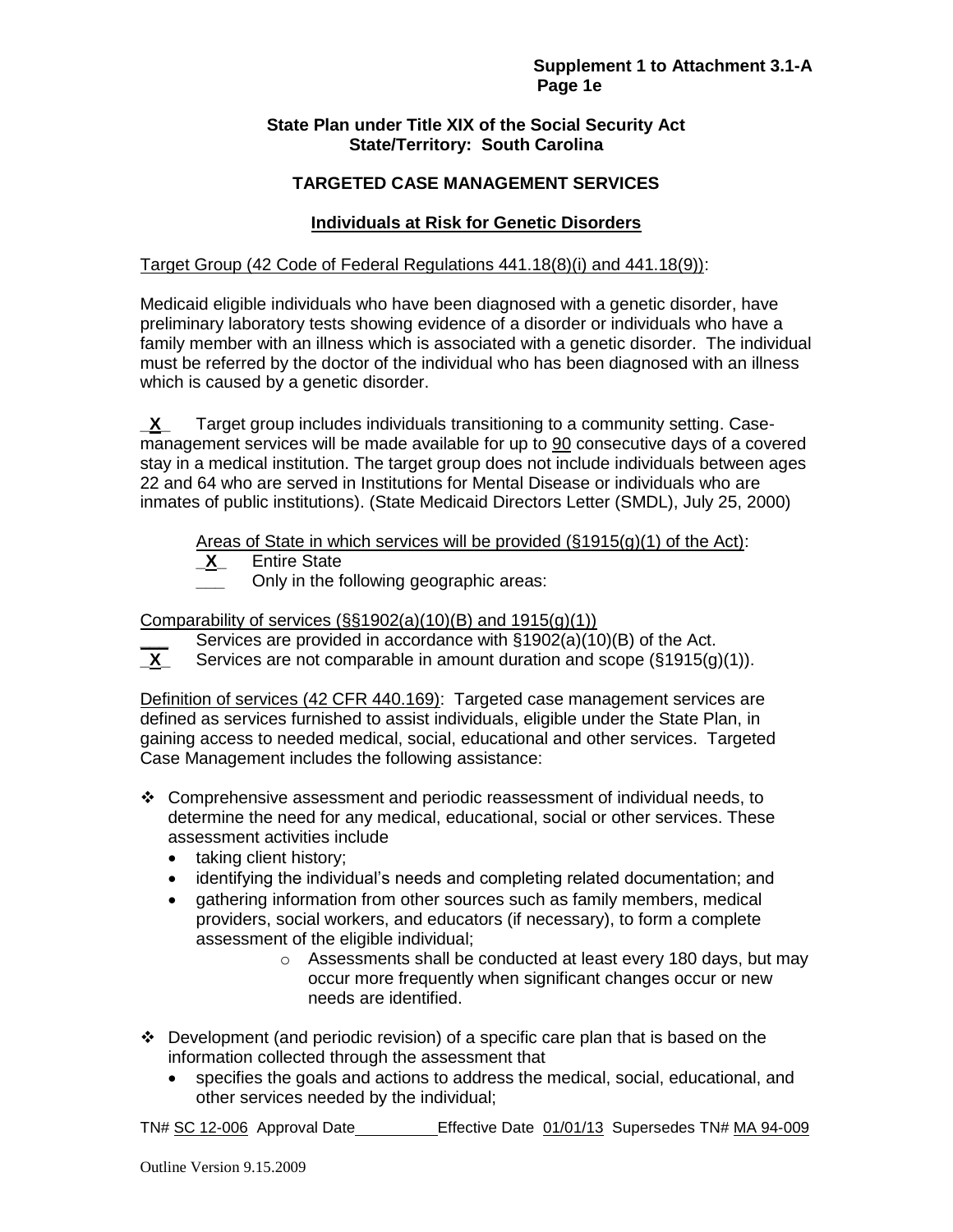## **State Plan under Title XIX of the Social Security Act State/Territory: South Carolina**

# **TARGETED CASE MANAGEMENT SERVICES**

## **Individuals at Risk for Genetic Disorders**

- includes activities such as ensuring the active participation of the eligible individual, and working with the individual (or the individual's authorized health care decision maker) and others to develop those goals; and
- identifies a course of action to respond to the assessed needs of the eligible individual;
- Referral and related activities (such as scheduling appointments for the individual) to help the eligible individual obtain needed services including
	- activities that help link the individual with medical, social, educational providers, or other programs and services that are capable of providing needed services to address identified needs and achieve goals specified in the care plan; and
- ❖ Monitoring and follow-up activities:
	- activities and contacts that are necessary to ensure the care plan is implemented and adequately addresses the eligible individual's needs, and which may be with the individual, family members, service providers, or other entities or individuals and conducted as frequently as necessary, and including at least one annual monitoring, to determine whether the following conditions are met:
		- $\circ$  services are being furnished in accordance with the individual's care plan;
		- o services in the care plan are adequate; and
		- o changes in the needs or status of the individual are reflected in the care plan. Monitoring and follow-up activities include making necessary adjustments in the care plan and service arrangements with providers. The following monitoring requirements must be performed and documented in the record as follows:
			- Face-to-Face with the eligible individual at least once every 180 days to ensure appropriateness of continued services.; and at least one visit in the individual's natural environment to ensure appropriateness of services; and
			- Face-to-face or telephone contact with eligible individual, family member, authorized representative, or provider at least every sixty (60) days to ensure appropriateness, utilization and continued need for services.

**X** Case management includes contacts with non-eligible individuals that are directly related to identifying the eligible individual's needs and care, for the purposes of helping the eligible individual access services; identifying needs and supports to assist the eligible individual in obtaining services; providing case managers with useful feedback, and alerting case managers to changes in the eligible individual's needs. (42 CFR 440.169(e))

TN# SC 12-006 Approval Date Effective Date 01/01/13 Supersedes TN# New Page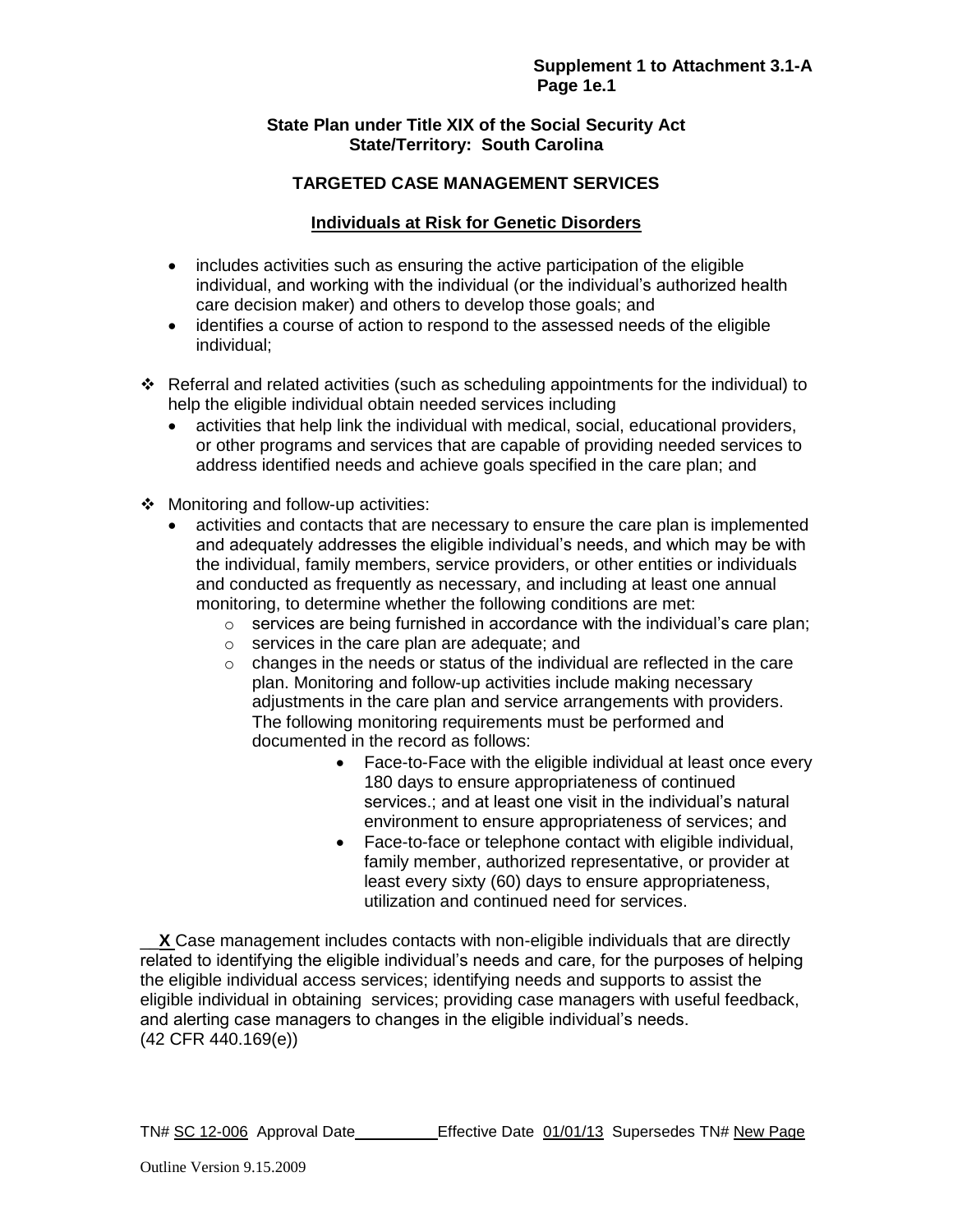## **State Plan under Title XIX of the Social Security Act State/Territory: South Carolina**

# **TARGETED CASE MANAGEMENT SERVICES**

## **Individuals at Risk for Genetic Disorders**

Qualifications of providers (42 CFR 441.18(a)(8)(v) and 42 CFR 441.18(b)): TCM Provider Qualifications

The provider agency/entity must have:

- An established system to coordinate services for Medicaid eligible individuals who may be covered under another program which offers components of case management or coordination similar to TCM (i.e., Managed Care, Child Welfare Services, as well as State waiver programs.);
- Demonstrated programmatic and administrative experience in providing comprehensive case management services and the ability and capability to differentiate Targeted Case Management services to be provided to the target group;
- Staff with case management qualifications; and
- Established referral systems, demonstrated linkages, and referral ability with essential social and health service agencies;
- A minimum of three years providing comprehensive case management services to the target group;
- Demonstrated administrative capacity to ensure quality services in accordance with state and federal requirements;
- Complied with all State licensing and practice requirements, under Title 40 of the S.C. Code of Laws, that apply to the service.
- Demonstrated financial management capacity and system that provides documentation of services and costs in accordance with OMB A-87 principles;
- Established system to document and maintain individual case records in accordance with state and federal requirements;
- Demonstrated ability to meet state and federal requirements for documentation, billing and audits;
- Demonstrated ability to evaluate the effectiveness, accessibility, and quality of TCM services on a community-wide basis; and,
- Been recognized as a business or non-profit in good standing by local municipality or the State of south Carolina; and
- Ability to secure and store all records in-state or within 25 miles of the South Carolina Border.

The Targeted Case Manager Supervisor Qualifications:

- Possess a Bachelor's degree in health or human Services from an accredited college or university and have two years of supervisory experience and two years of case management experience; and
- Be employed by the TCM Provider and not be on any State's or the Office of the Inspector General's Medicaid Exclusion List; and
- Be familiar with the resources for the service community.

TN# SC 12-006 Approval Date Effective Date 01/01/13 Supersedes TN# New Page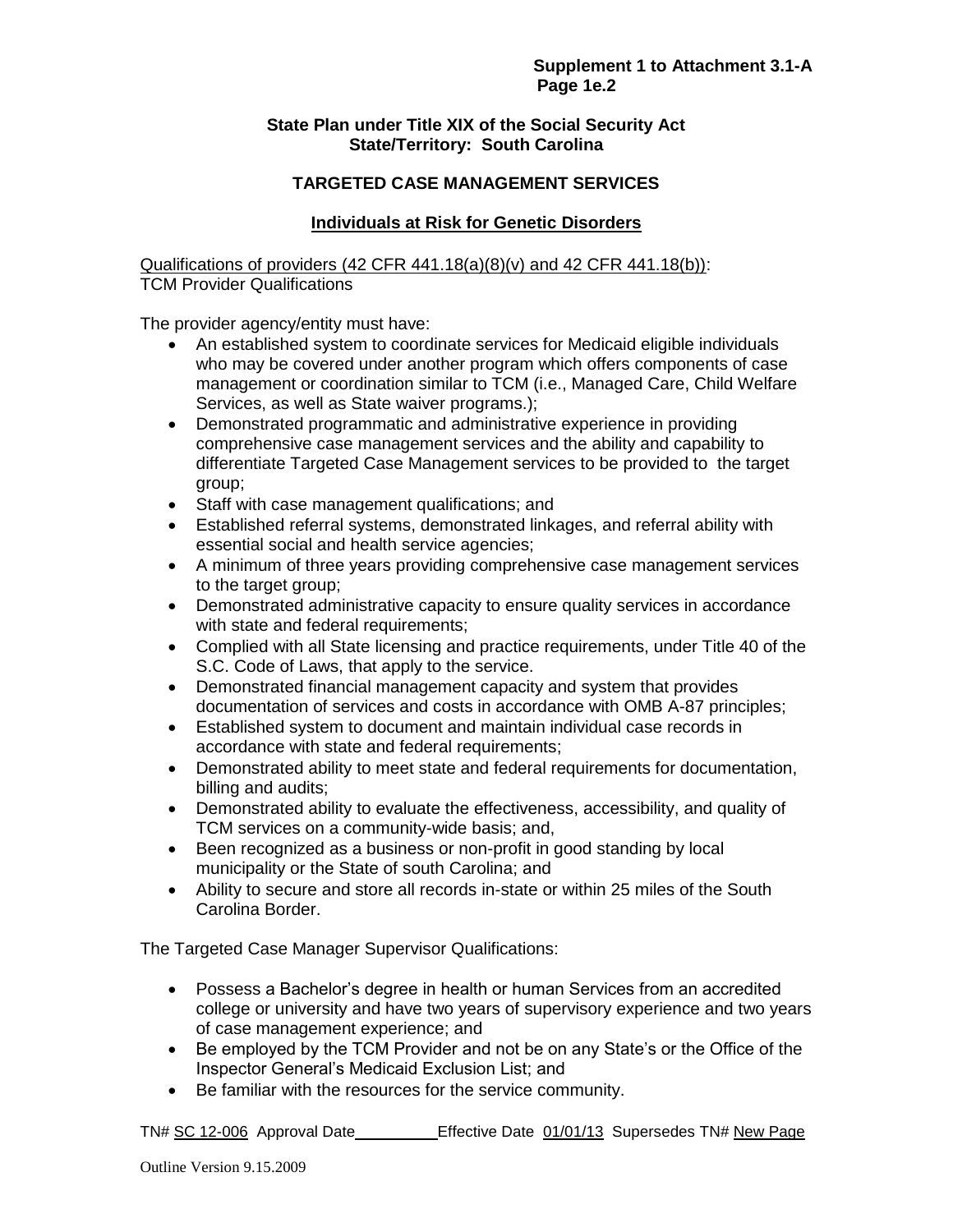## **State Plan under Title XIX of the Social Security Act State/Territory: South Carolina**

# **TARGETED CASE MANAGEMENT SERVICES**

# **Individuals at Risk for Genetic Disorders**

The Targeted Case Manager must at a minimum:

- 1. Be employed by the TCM enrolled provider and not be on any State's or the Office of the Inspector General's Medicaid Exclusion List;
- 2. Possess baccalaureate or graduate degree from an accredited college or university in a health or human services field that promotes the physical, psychosocial, and/or vocational well-being of the individual being served and documentation of at least one year of experience working with the target population. The degree must be from an institution that is accredited by a nationally recognized educational accrediting body;
- 3. Have the ability to access multi-disciplinary staff when needed;
- 4. Have documented experience, skills, or training in:
	- a. Crisis Intervention;
		- b. Effective Communication; and,
		- c. Cultural diversity and competency.
- 5. Possess knowledge of community resources; and,
- 6. Possess a working knowledge of families and/or systems theory.

# Freedom of choice (42 CFR 441.18(a)(1):

The State assures that the provision of case management services will not restrict an individual's free choice of providers in violation of section 1902(a)(23) of the Act.

- 1. Eligible individuals will have free choice of any qualified Medicaid provider within the specified geographic area identified in this plan.
- 2. Eligible individuals will have free choice of any qualified Medicaid providers of other medical care under the plan.

#### Freedom of Choice Exception  $(\S1915(g)(1)$  and 42 CFR 441.18(b)):

**\_\_\_\_** Target group consists of eligible individuals with developmental disabilities or with chronic mental illness. Providers are limited to qualified Medicaid providers of case management services capable of ensuring that individuals with developmental disabilities or with chronic mental illness receive needed services:

Access to Services (42 CFR 441.18(a)(2), 42 CFR 441.18(a)(3), 42 CFR 441.18(a)(6): The State assures the following:

- Case management (including targeted case management) services will not be used to restrict an individual's access to other services under the plan.
- Individuals will not be compelled to receive case management services, condition receipt of case management (or targeted case management) services on the receipt of other Medicaid services, or condition receipt of other Medicaid services on receipt of case management (or targeted case management) services; and
- Providers of case management services do not exercise the agency's authority to authorize or deny the provision of other services under the plan.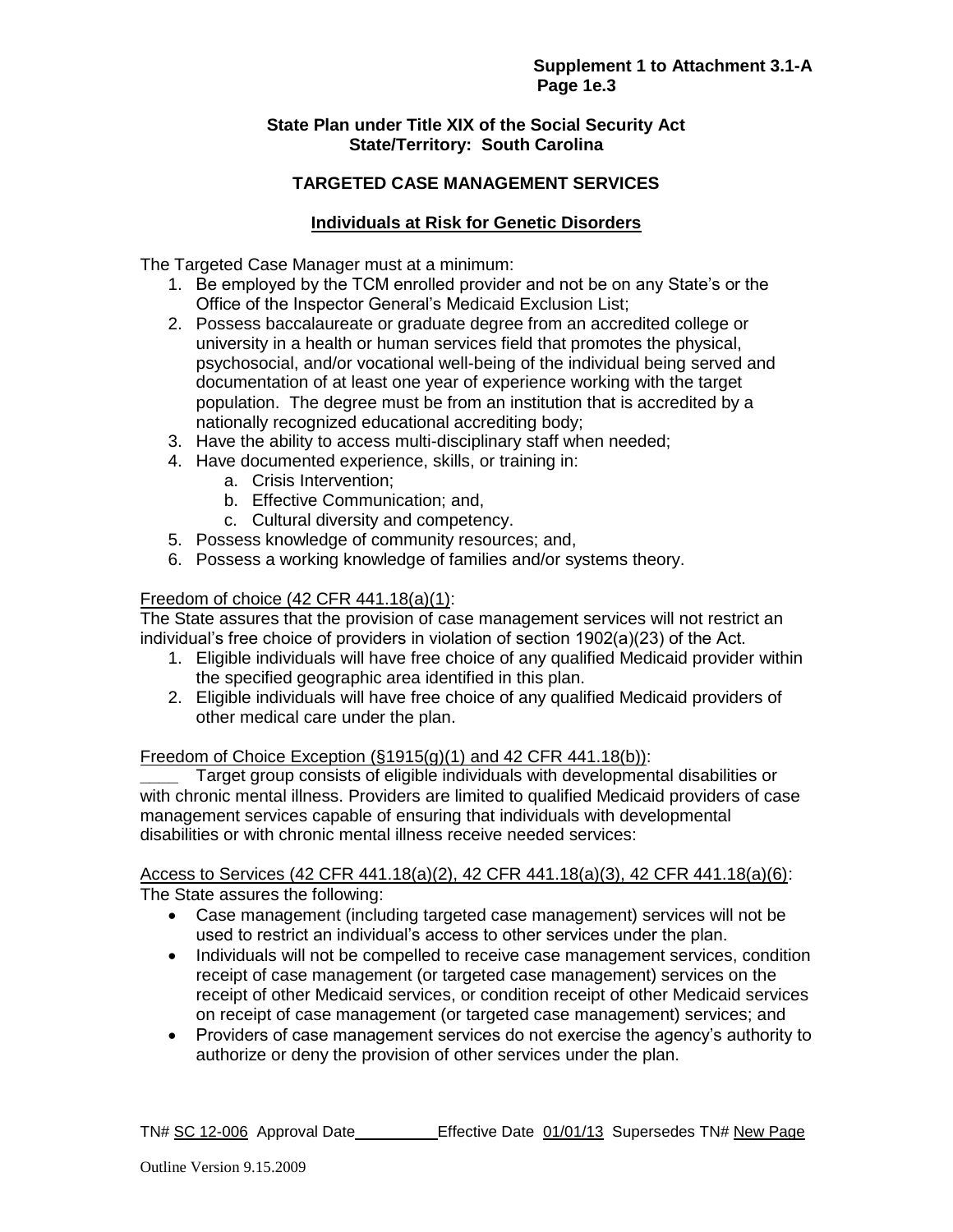## **State Plan under Title XIX of the Social Security Act State/Territory: South Carolina**

## **TARGETED CASE MANAGEMENT SERVICES**

## **Individuals at Risk for Genetic Disorders**

#### Payment (42 CFR 441.18(a)(4)):

Payment for case management or targeted case management services under the plan does not duplicate payments made to public agencies or private entities under other program authorities for this same purpose**.** 

#### Case Records (42 CFR 441.18(a)(7)):

Providers maintain case records that document for all individuals receiving case management as follows: (i)The name of the individual; (ii) The dates of the case management services; (iii)The name of the provider agency (if relevant) and the person providing the case management service; (iv) The nature, content, units of the case management services received and whether goals specified in the care plan have been achieved; (v) Whether the individual has declined services in the care plan; (vi) The need for, and occurrences of, coordination with other case managers; (vii) A timeline for obtaining needed services; (viii) A timeline for reevaluation of the plan.

#### Limitations:

Case management does not include, and Federal Financial Participation (FFP) is not available in expenditures for, services defined in §440.169 when the case management activities are an integral and inseparable component of another covered Medicaid service (State Medicaid Manual (SMM) 4302.F).

Case management does not include, and Federal Financial Participation (FFP) is not available in expenditures for, services defined in §440.169 when the case management activities constitute the direct delivery of underlying medical, educational, social, or other services to which an eligible individual has been referred, including for foster care programs, services such as, but not limited to, the following: research gathering and completion of documentation required by the foster care program; assessing adoption placements; recruiting or interviewing potential foster care parents; serving legal papers; home investigations; providing transportation; administering foster care subsidies; making placement arrangements. (42 CFR 441.18(c))

FFP only is available for case management services or targeted case management services if there are no other third parties liable to pay for such services, including as reimbursement under a medical, social, educational, or other program except for case management that is included in an individualized education program or individualized family service plan consistent with §1903(c) of the Act. (§§1902(a)(25) and 1905(c))

Case management does not include:

- Activities to clients participating in any waiver program that includes case management services (unless prior authorized);
- Program activities of the agency itself that do not meet the definition of TCM;
- Diagnostic and/or treatment services;
- Restricting or limiting access to services, such as through prior authorization;

TN# SC 12-006 Approval Date Effective Date 01/01/13 Supersedes TN# New Page